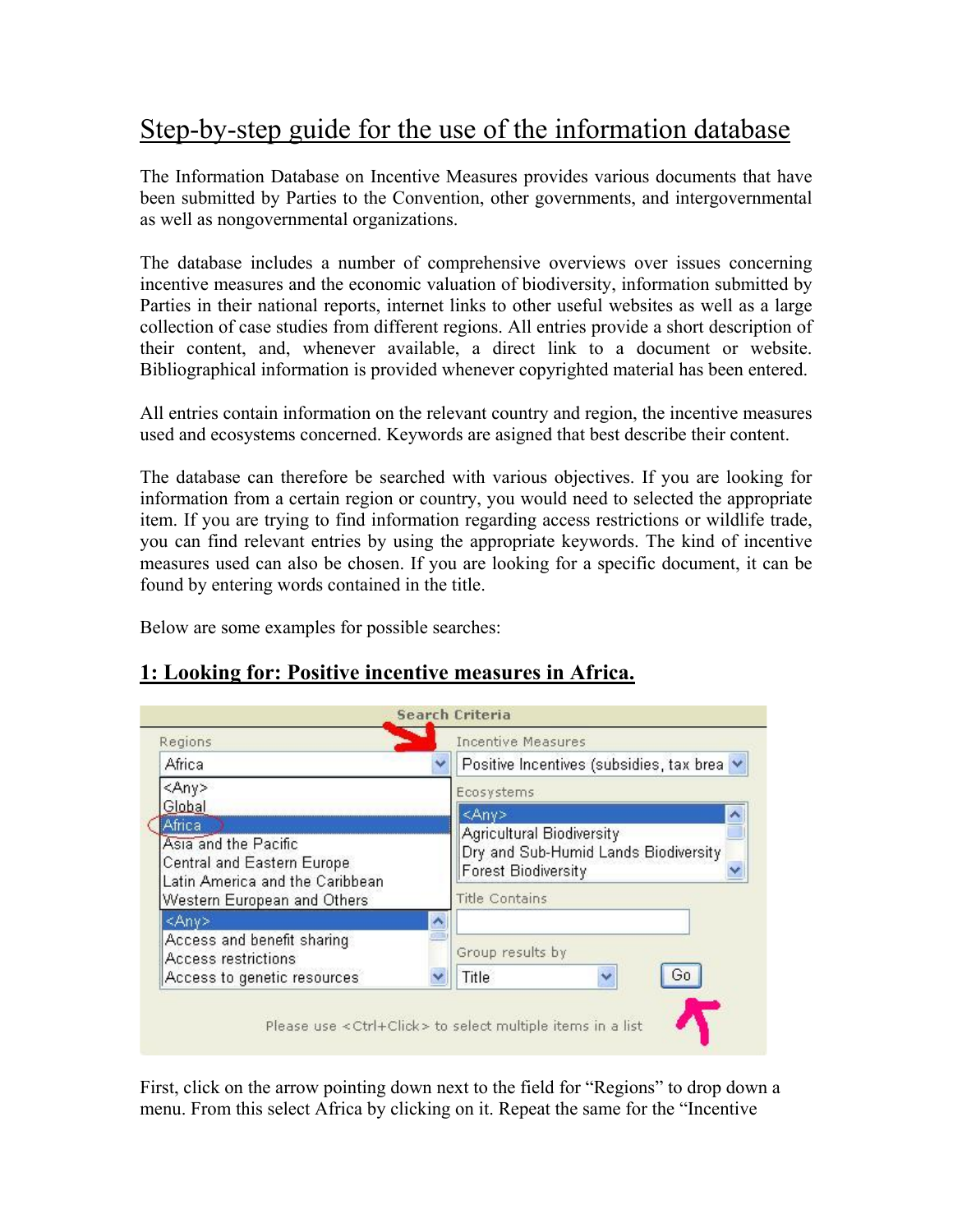Measures" field, selecting positive incentives. Do not select anything in the other fields, leaving them to show "Any". Click "Go" to start the search. This will bring up the following results:

Results 1 to 2 of 2 results found



You can then click on the title of one of the results to bring up further information on this entry. Here the first result was chosen.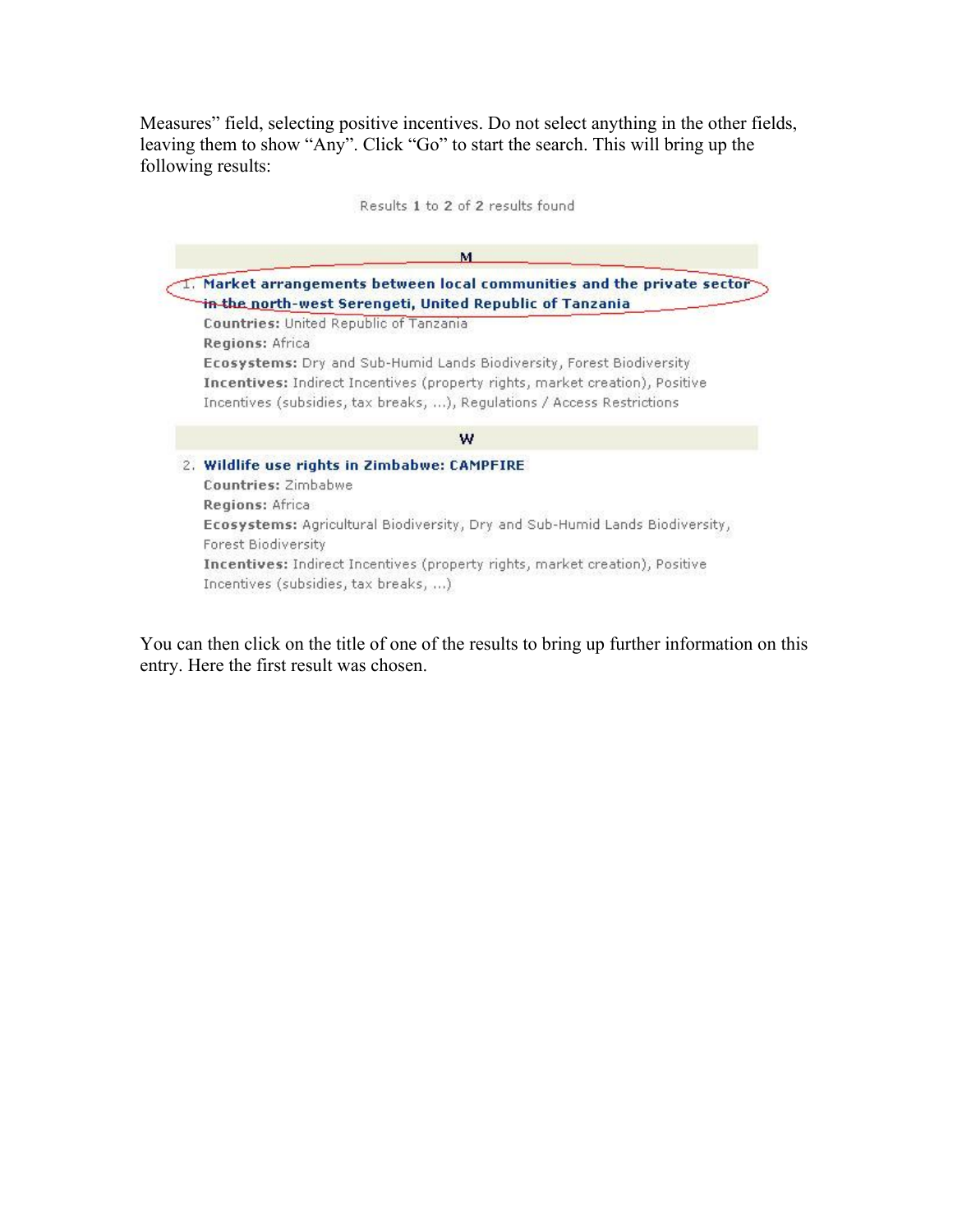| Submission                    |                                                                                                                                                                                                                                                                                                                                                                                                                                                                                                                                                                                                                                                                       |
|-------------------------------|-----------------------------------------------------------------------------------------------------------------------------------------------------------------------------------------------------------------------------------------------------------------------------------------------------------------------------------------------------------------------------------------------------------------------------------------------------------------------------------------------------------------------------------------------------------------------------------------------------------------------------------------------------------------------|
| ID                            | 5471                                                                                                                                                                                                                                                                                                                                                                                                                                                                                                                                                                                                                                                                  |
| <b>Submitting Entity</b>      | <b>IUCN</b>                                                                                                                                                                                                                                                                                                                                                                                                                                                                                                                                                                                                                                                           |
| <b>Submitted for</b>          | Fifth Ordinary Meeting of the Conference of the Parties to the<br>Convention on Biological Diversity (COP-5).                                                                                                                                                                                                                                                                                                                                                                                                                                                                                                                                                         |
| <b>Main Information</b>       |                                                                                                                                                                                                                                                                                                                                                                                                                                                                                                                                                                                                                                                                       |
| Title                         | Market arrangements between local communities and the private<br>sector in the north-west Serengeti, United Republic of Tanzania                                                                                                                                                                                                                                                                                                                                                                                                                                                                                                                                      |
| <b>Description</b>            | The Serengeti ecosystem forms one of the most important wildlife.<br>areas in eastern Africa, both in terms of conservation and tourism. A<br>series of effective community economic incentives for wildlife<br>conservation have resulted from the development of a new range of<br>markets for wildlife products and services, largely driven by private-<br>sector demand and the dependence of commercial tour-operators on<br>community compliance in wildlife conservation.<br>These include: (a) Revenue-sharing by tourist hunters; (b) Local<br>sourcing of products;<br>(c) Community wildlife-cropping; (d) Land-leases and joint tourism.<br>enterprises. |
| Web Link                      | /doc/meetings/cop/cop-05/information/cop-05-inf-14-en.pdf                                                                                                                                                                                                                                                                                                                                                                                                                                                                                                                                                                                                             |
| <b>Additional Information</b> |                                                                                                                                                                                                                                                                                                                                                                                                                                                                                                                                                                                                                                                                       |
| <b>Countries</b>              | United Republic of Tanzania                                                                                                                                                                                                                                                                                                                                                                                                                                                                                                                                                                                                                                           |
| <b>Ecosystems</b>             | Dry and Sub-Humid Lands Biodiversity                                                                                                                                                                                                                                                                                                                                                                                                                                                                                                                                                                                                                                  |
|                               |                                                                                                                                                                                                                                                                                                                                                                                                                                                                                                                                                                                                                                                                       |

This page displays further information on the selected entry, including a short description. In many cases it also contains a link to a document, as marked above. This can be downloaded and read. Documents are mostly available in PDF format, requiring Adobe Reader, which can be downloaded from the **Adobe Site**.

## **2: Looking for: Entries dealing with agricultural biodiversity or mountain biodiversity**

| Regions                     |   | <b>Incentive Measures</b>            |  |
|-----------------------------|---|--------------------------------------|--|
| <any></any>                 |   | <any></any>                          |  |
| Countries                   |   | Ecosystems                           |  |
| <any></any>                 | ヘ | <any></any>                          |  |
| Australia                   |   | <b>Agricultural Biodiversity</b>     |  |
| Austria                     |   | Dry and Sub-Humid Lands Biodiversity |  |
| Botswana                    |   | <b>Forest Biodiversity</b>           |  |
| Keywords                    |   | Title Contains                       |  |
| <any></any>                 |   |                                      |  |
| Access and benefit sharing  |   |                                      |  |
| Access restrictions         |   | Group results by                     |  |
| Access to genetic resources |   | Go<br>Title                          |  |